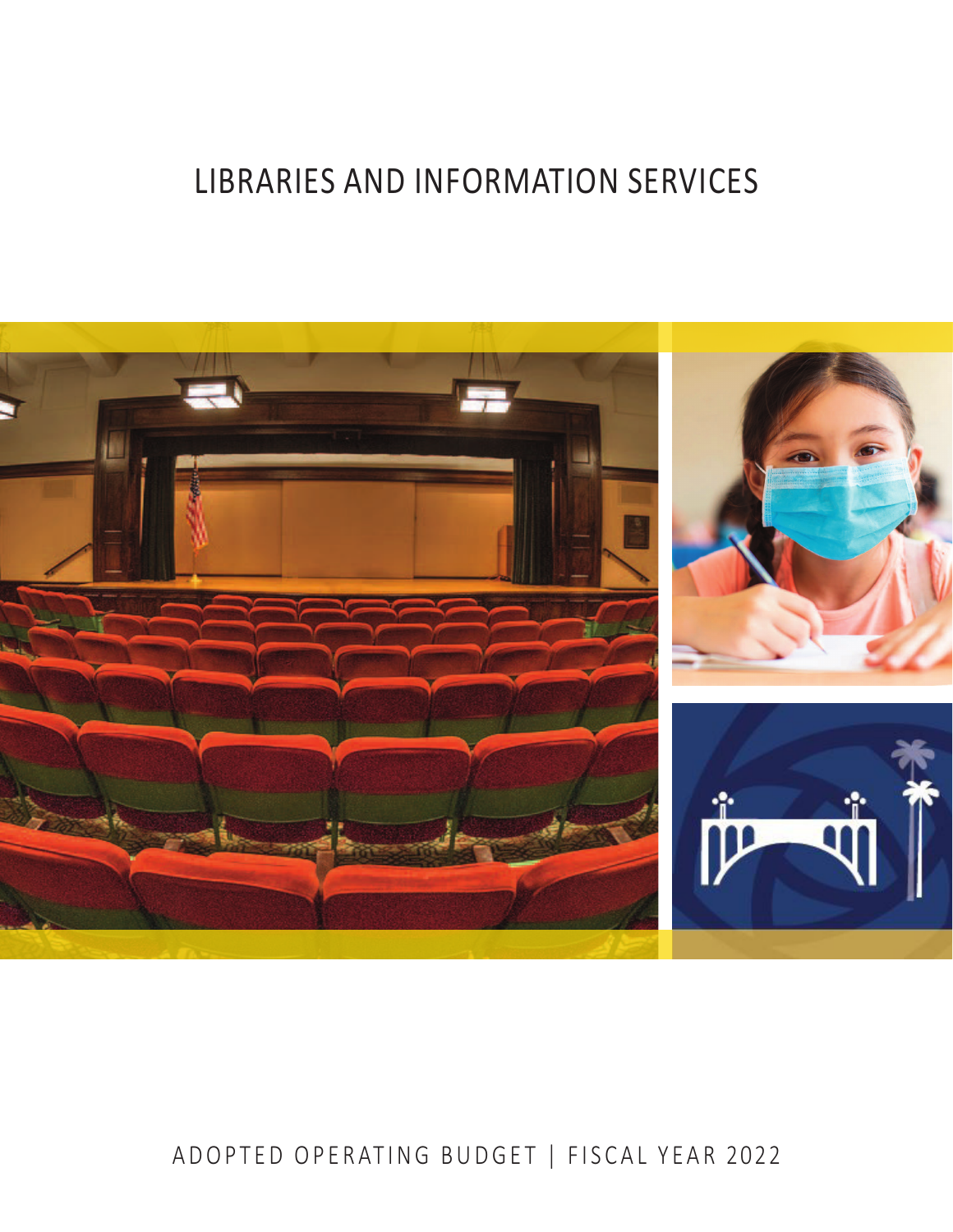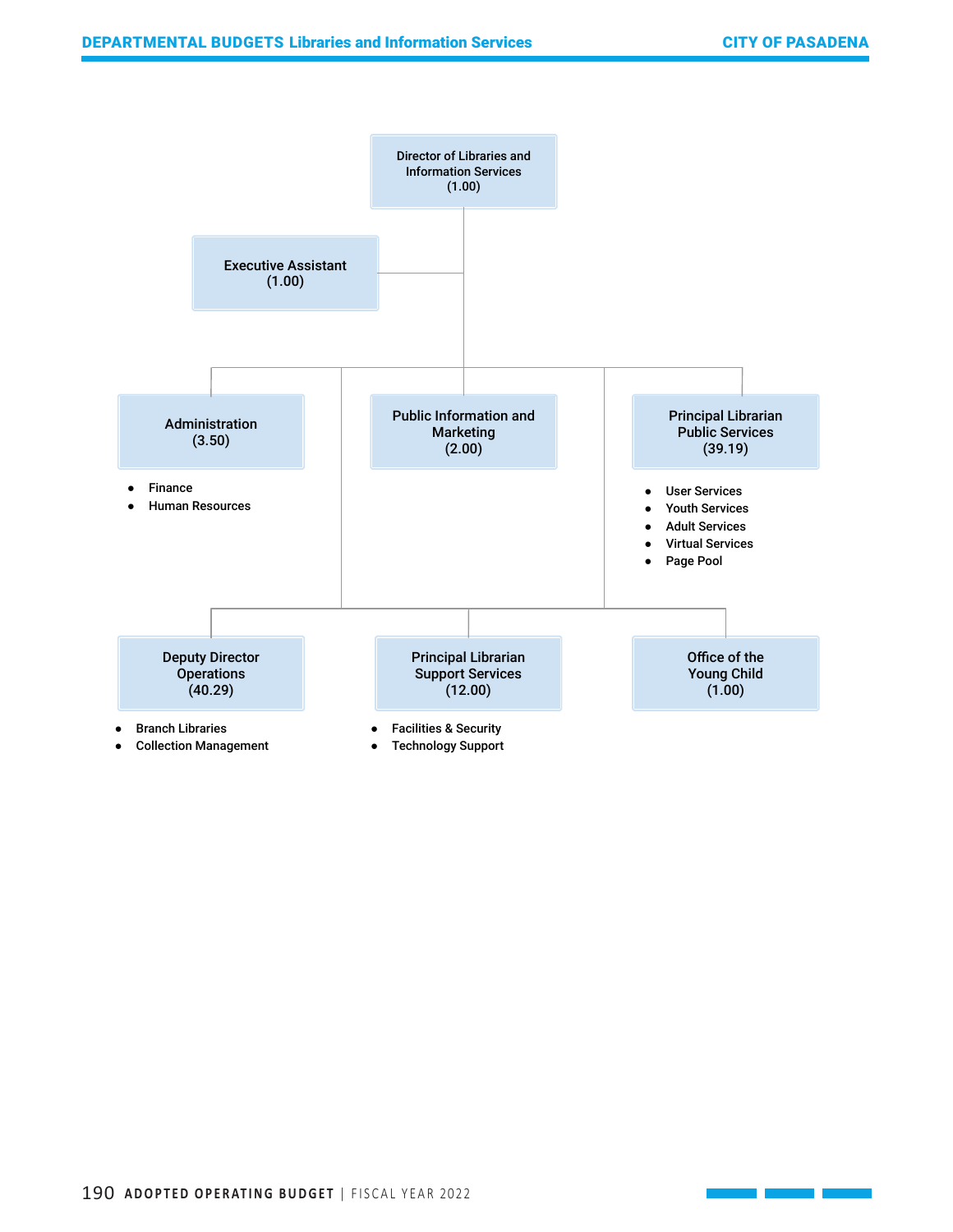# **MISSION STATEMENT**

The freedom to know is the foundation of our democracy. The mission of the Pasadena Public Library, a basic municipal service, is to be an information center for the Pasadena community in order to preserve and encourage the free expression of ideas essential to an informed citizenry.

#### **PROGRAM DESCRIPTION**

The Department provides collections, services, and staff that support an informed citizenry. The Library performs the following services:

- Serves as neighborhood information centers for people of all ages and provides general reference, digital and virtual resources, readers' advisory, homework assistance, neighborhood information, and leisure reading;
- Provides collections that are relevant and in a variety of formats and languages;
- Provides in-person and virtual programming for all ages;
- Offers a variety of services for children and youth including early literacy, story times, STEAM, book clubs, class visits, homework support, outreach to preschools, collections, reference assistance, readers' advisory, afterschool programs, and a Summer Reading program for the whole family; children, teens and adults;
- Provides ongoing adult programming such as monthly book groups, author events, career and job assistance, and the annual community-wide reading program, One City, One Story;
- Provides general reference assistance as well as in-depth research for the general public and for City departments through the Municipal Information Service;
- Provides free computer workstations and wireless Internet access;
- Provides public training classes on basic computer skills and effective use of electronic resources;
- Provides adult literacy assistance and resource materials;
- Provides local history information and support;
- Provides citizenship workshops and resources;
- Partners with local community and area agencies, groups, and institutions to enhance library services and programs;
- Provides an Integrated Library System to enhance public access to Library collections, services and to support our community's social online space; and
- Directs and guides the Early Child Development Program.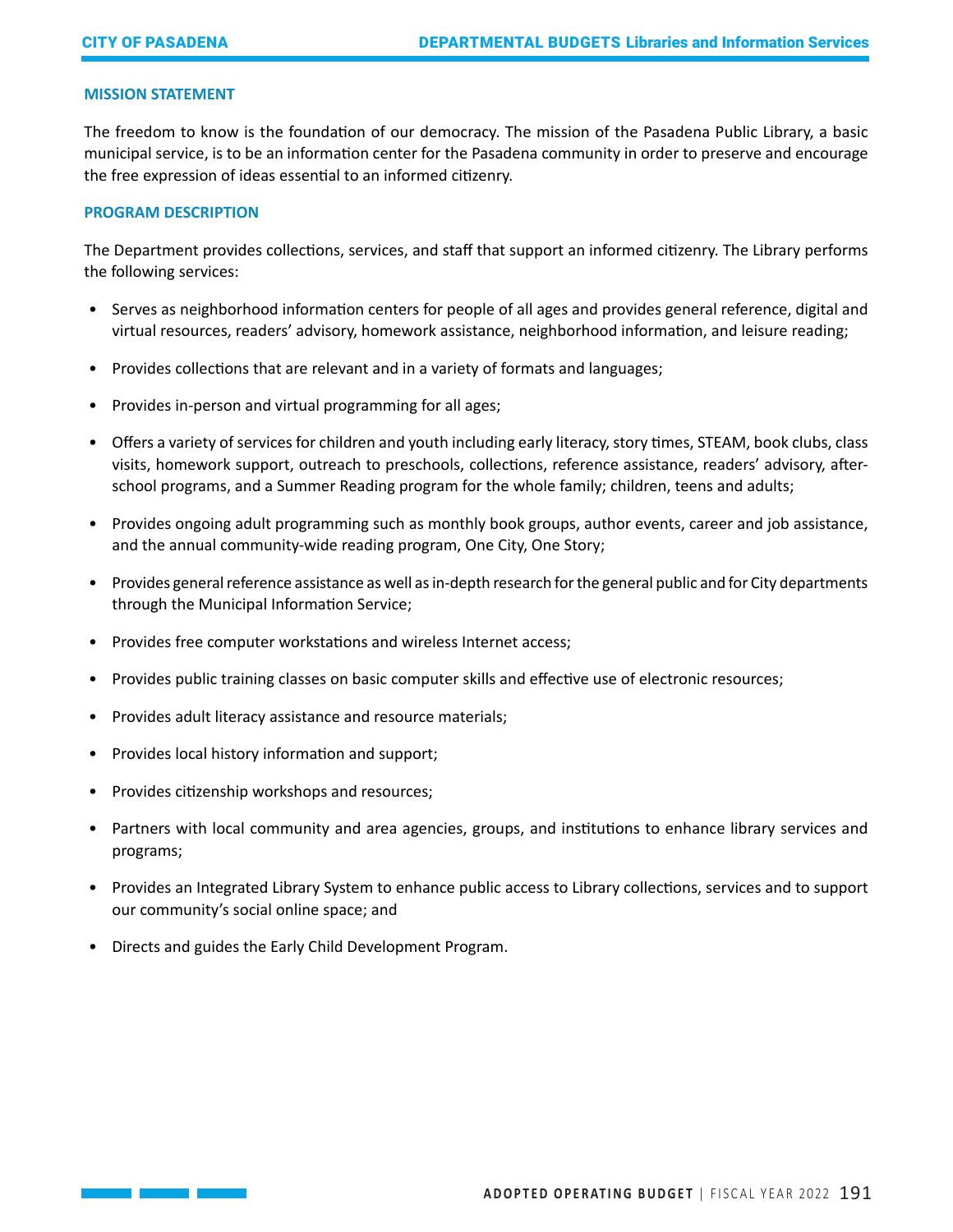# **DEPARTMENTAL RELATIONSHIP TO CITY COUNCIL GOALS**

#### **Support and Promote the Quality of Life and the Local Economy**

Pasadena's libraries enhance and enrich the lives of local citizens. The Library plays a significant role in meeting the educational and recreational needs of the community and is essential to the quality of life of Pasadena's residents. Through Central Library, nine branch libraries, and its robust online presence, the Library provides a wide variety of services, programs, and collections at the neighborhood level and virtually to meet the community's information needs. In FY 2021 during which time the libraries were closed due to the pandemic an estimated 26,696 patrons checked out 93,664 library books, DVDs and CDs via curbside pickup service. Over 36,214 participants attended 574 virtual library workshops, classes, programs, special events, and early learning sessions on Zoom, Facebook Live, Instagram and YouTube between April and December 2020. 15,244 questions, including Homework Help questions were answered using the Ask Us! online portal and Live Chat support. Additionally, the Library experienced an 86% increase in net follower growth and 103% increase in community engagement on Facebook, Instagram and Twitter. From infants through retired citizens, libraries meet the informational needs of all Pasadenans. The community's support of a dedicated tax to financially support maintenance and operations affirms the importance of the Library.

# **Maintain Fiscal Responsibility and Stability**

The Library continues to think strategically to effectively manage resources that support and promote the successful delivery of service to the community. It maintains ongoing communication with the community through the Library Commission, The Friends of the Pasadena Public Library, the Pasadena Community Foundation, and branch associate groups, thereby fostering community collaborations to further maximize resources. The Library has also continued to apply for and manage grants that will augment local funds to provide additional programming and services, such as First 5 LA, American Library Association, California State Library, Pacific Library Partnership, Southern California Library Cooperative, Women's Suffrage Centennial Commission, California Mental Health Services Authority and Los Angeles County Department of Mental Health, Early Learning Shared Vision Grant, and Pasadena Child Health Foundation.

# **Improve, Maintain, and Enhance Public Facilities and Infrastructure**

The Library strives to provide well-maintained and inviting facilities that promote a positive experience for customers. Improvements and updates to the facility occur at every library location. In FY 2020/21, the Library took advantage of building closures to make some necessary repairs and completed infrastructure projects at Central Library and Allendale, Hastings, Hill Avenue, La Pintoresca, Linda Vista, and San Rafael Branch Libraries. These included the following:

- New cork and carpet flooring installation at Linda Vista Branch Library;
- New carpeting at La Pintoresca Branch Library;
- Remodeling of both Central Library elevators;
- New ceiling installation, exterior plaster and painting work at Allendale Branch Library;
- Filtered drinking fountains at multiple library locations;
- Electrical outlets for public use at Hill Avenue and Linda Vista Branch Libraries;
- Brighter, more energy efficient lighting installation at Hastings and San Rafael Branch Libraries;
- Upgraded Central Library's Wi-Fi capacity;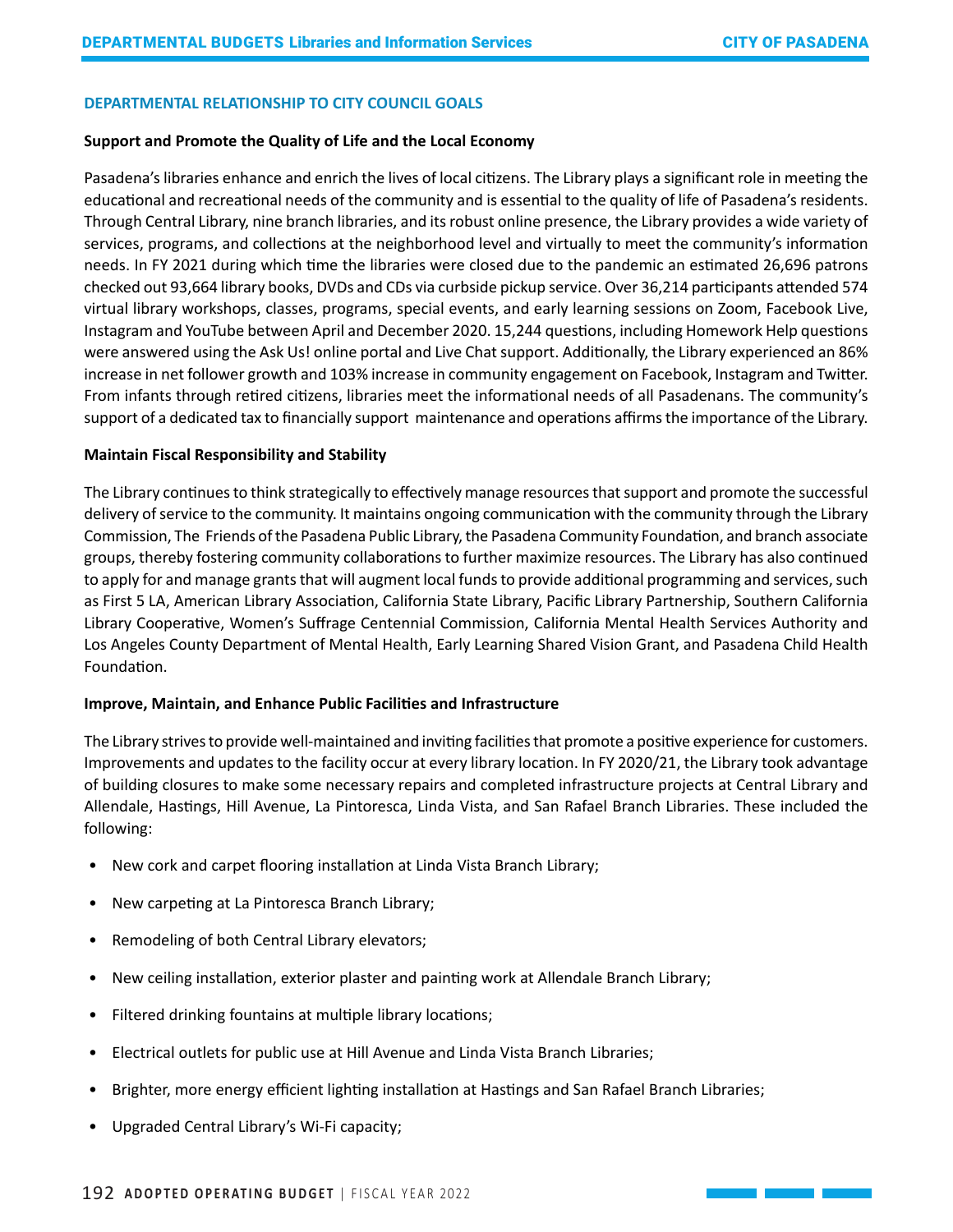- New upholstery for seating at Central Library's Donald Wright Auditorium; and
- Beautification efforts for the courtyard at Central Library to restore the space to its original appearance, as well as other improvements.

#### **FISCAL YEAR 2021 ACCOMPLISHMENTS**

The Department accomplished the following during FY 2021:

- Commemorated Black History Month, Asian American and Pacific Islander Month, Educator Night, National Poetry Month, Mental Health Day, Hispanic Heritage/Latinx Month, National Native American Heritage Month and continued the yearlong celebration of 100 years of U.S. Votes for Women with virtual programming;
- Received confirmation that The Friends of Pasadena Public Library have agreed to sponsor the department's four annual Cultural Heritage Month Celebrations;
- Held the widely attended ArtNight celebration virtually for the first time;
- Presented the annual community One City, One Story program featuring, Tattoos on the Heart by author Father Gregory Boyle (March);
- Continued the popular Pasadena Central Library Authors and their Journeys series;
- Provided free citizenship preparation classes for individuals in the US naturalization process virtually. Continued to provide Citizenship Corners and Citizenship kits to patrons for check-out;
- La Pintoresca Branch Library continued to offer free English classes for non-native English speakers virtually;
- In response to demand for materials about race relations and social justice, created an "Always Available" Antiracism and Social Justice eBook Collection and reading/viewing list of library related materials;
- Developed and published a case study and toolkit on Growing Together PASadena (GTP) the early childhood hub network led by the Office of the Young Child. This culminated several years of collaboration between parents, caregivers, service providers, and early childhood advocates to establish community resource centers for children and their families providing individualized resources and referrals, parenting support, and opportunities for children to grow in key developmental areas;
- Celebrated Neighborhood Science engaging our community in real, hands-on science using state-of-the-art tools while exploring the atmosphere, biosphere, pedosphere, and hydrosphere in our local environment with virtual programming and take home activity kits;
- Partnered with the Huntington Hospital Community Outreach and Pasadena Public Health Department to offer three free annual flu shot clinics; a walk up at La Pintoresca Branch Library and drive thru ones at Hasting Branch Library and Central Library;
- Two Pasadena library staff were among twenty library employees across the entire state who participated in the California State Library Working Scholars program;

#### **COVID-19 Response**

• Launched online "Live Chat with Library Staff" feature in response to COVID. Patrons provided optional ratings from one (bad) to four (excellent) for the Live Chat. 94% of the respondents rated their experience a four (excellent);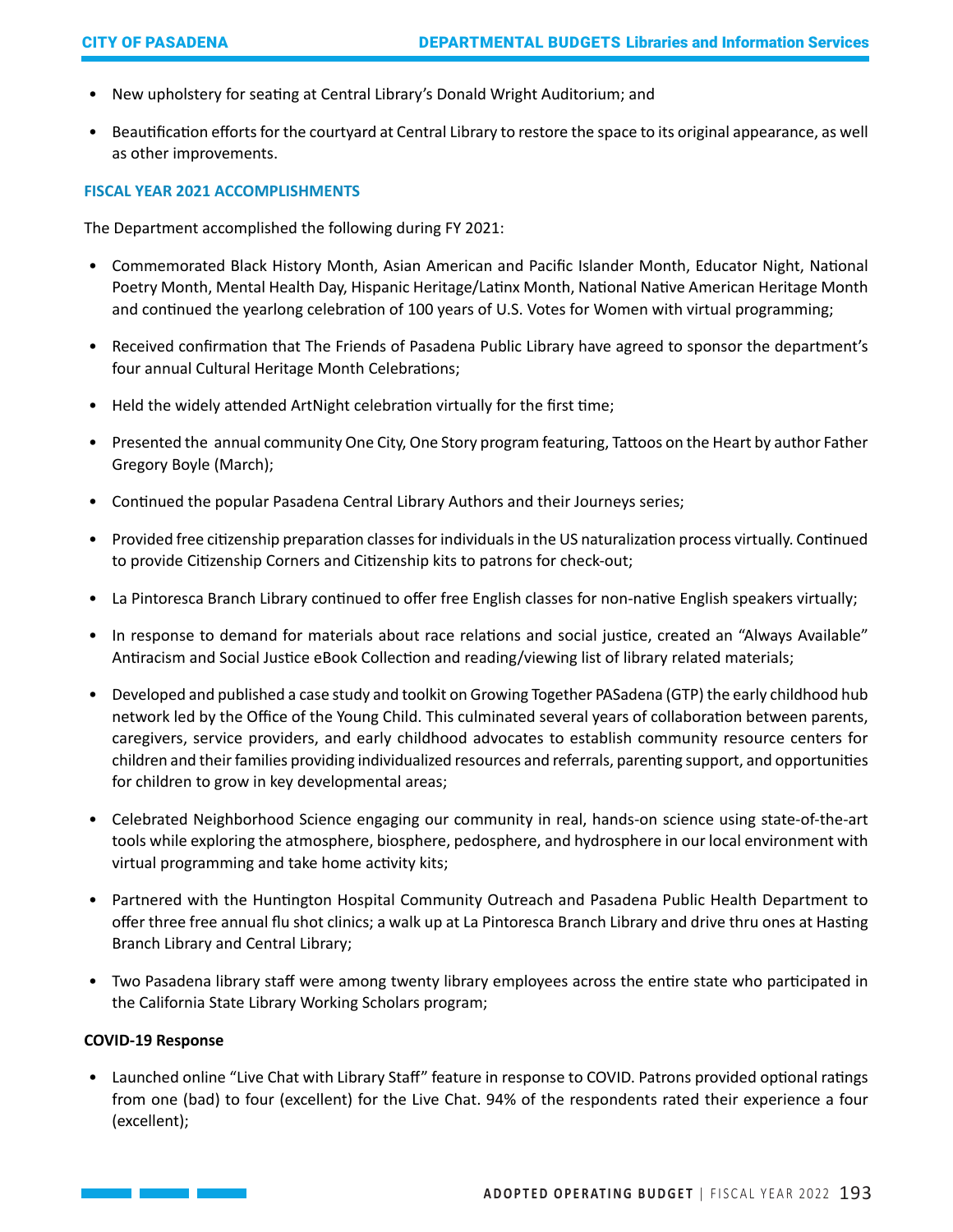- Produced virtual programs for early learners, school age, teens and adults;
- In response to COVID, added thousands more eBooks and online materials, including Spanish language eBooks and eAudiobooks; added parenting materials; and additional Chinese, Korean, and Japanese language materials at several locations. Also established eBook agreement for PUSD students to use school ID to check out eBooks;
- Created an instant Library eCard for patron's immediate online access to eResources;
- Distributed care packages, along with Families Forward Learning Center and the Office of Young Child, to local families served by Growing Together PASadena early childhood hub sites containing arts and crafts teaching kits, resource materials, books, a letter from their teacher and grocery gift cards;
- Collaborated with the Pasadena Senior Center to support technology assistance for their members using platforms like Zoom and social media to connect with family and friends;
- Increased access to electronic resources, including adding additional resources such as Job & Career Accelerator to support jobseekers during this period of high unemployment;
- Implemented curbside pickup service at Central Library in May then at Allendale, Hastings, La Pintoresca, Lamanda Park, Linda Vista, San Rafael and Santa Catalina Branch Libraries;
- Held a springtime online reading and activities program for all ages to help patrons stay connected, have some "virtual" fun, and keep up with their reading. Followed by the Library's first Virtual Summer Reading program;
- Hosted a temporary mobile shower station two days per week at Hill Avenue Branch Library to provide free service to people experiencing homelessness and provided free lunches;
- Changed from a bi-monthly print newsletter and eNewsletter format to a monthly digital format in response to the library's virtual programming changes;

# **Interdepartmental Support**

- Installed temporary handwashing stations at sites around the City to assist in slowing the spread of the COVID-19 virus;
- Sewed washable cloth masks for the City's Emergency Operations Center;
- Made plastic ear coverings/mask straps for Huntington Hospital staff with 3D printers from our Technology Learning Center;
- Assisted in the Emergency Operations Center (EOC) documentation unit;
- Provided security needs for hotel housing individuals experiencing homelessness for the City's temporary housing program;
- Reassigned ten Library staffers to Public Health Department to support contact tracing; and
- Provided translation services in Spanish, Mandarin and Armenian to support other City departments.

# **Pasadena Public Library was awarded five grants this year:**

• **American Library Association (ALA) & Women's Suffrage Centennial Commission (WSCC)** - commemoration of the 100th anniversary of the 19th Amendment and women's constitutional right to vote in 2020. Received 12 copies of three books on the history of Women's Suffrage Movement in the U.S.;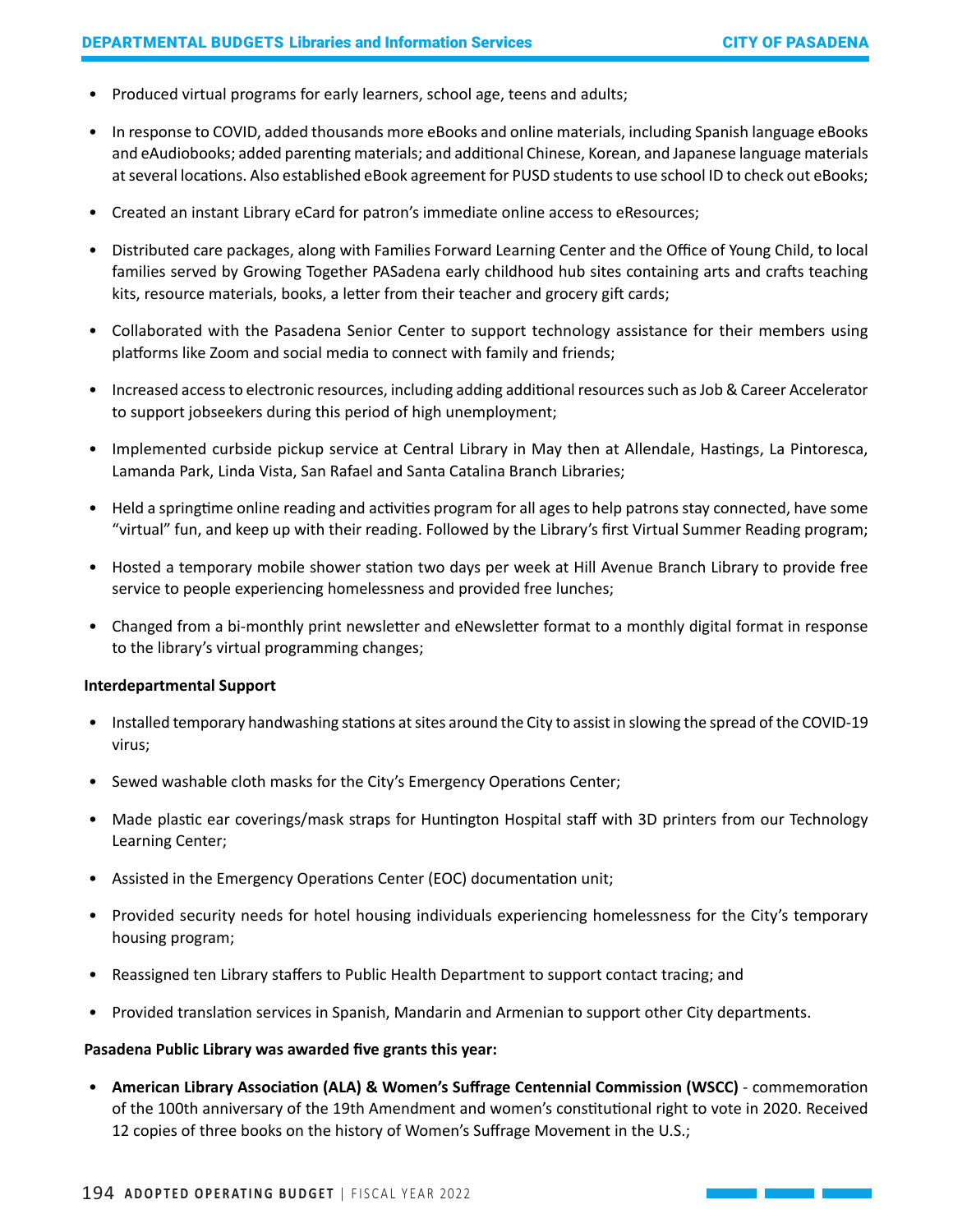H

**Service State** 

- **California State Library: Early Learning with Families (ELF)** Funding for the annual Día del Niño event at the La Pintoresca Branch (\$500 grant);
- **California State Library, Library Services and Technology Act (LSTA)** Funding for Stay & Play program series at the La Pintoresca Branch (\$3,750 grant);
- **Pacific Library Partnership: Fall Lunch at the Library** Funds to provide youth ages 0-18 with books and crafts at PUSD Grab and Go Lunch Sites (\$4,900 grant); and
- **Southern California Library Cooperative (SCLC)** Crisis Collections FY20/21 Funding for e-resources (eBooks and eAudiobooks) as people practice physical distancing and access to physical library collections is restricted during the pandemic (\$5,000 grant).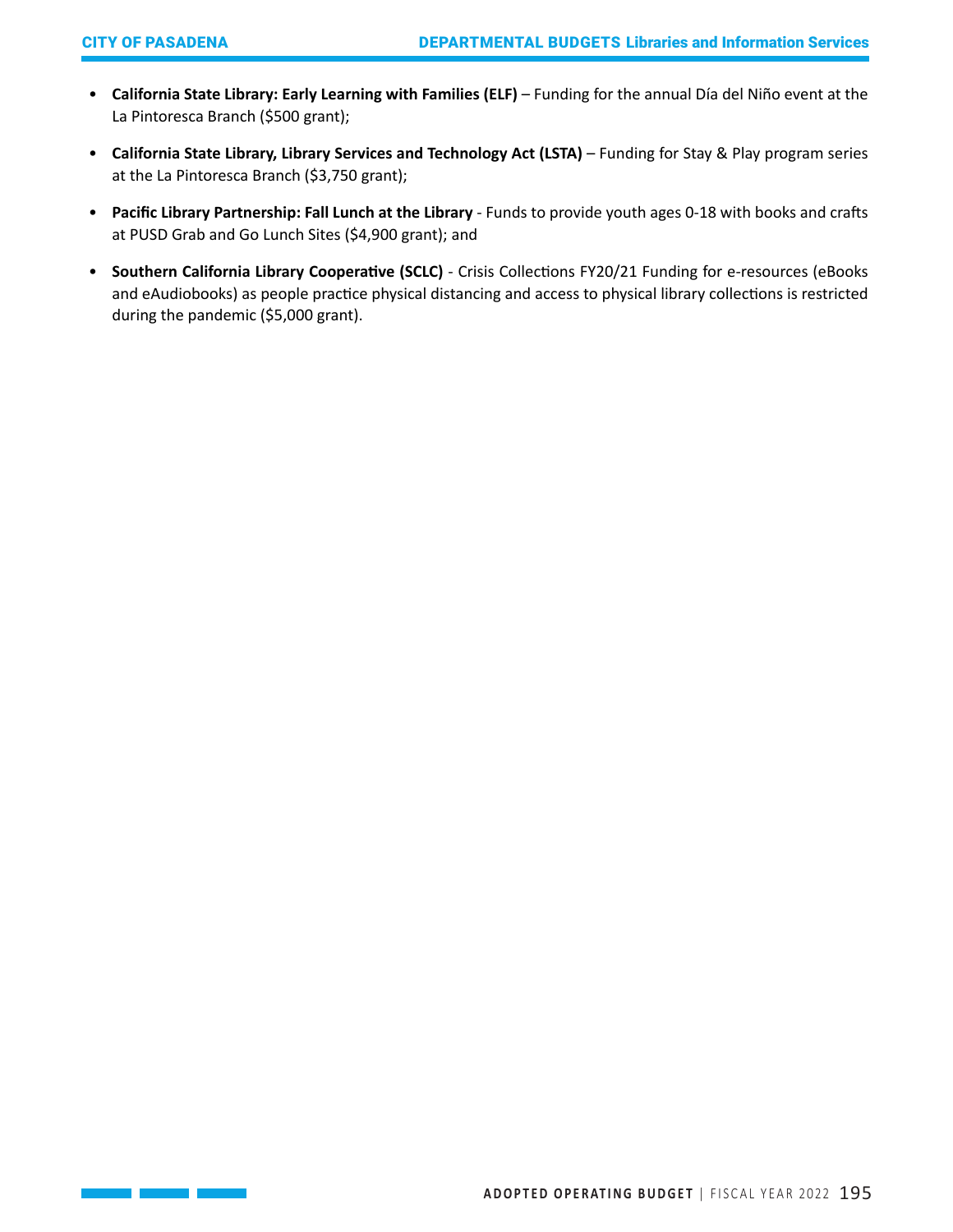# **FISCAL YEAR 2022 ADOPTED BUDGET**

#### **Operating Budget**

The FY 2022 Adopted Budget of \$15,446,389 is \$216,535 (1.4 percent) lower than the FY 2021 Revised Budget. This change can be attributed to several adjustments, including:

- Personnel increased by \$170,825 (1.8 percent)
- Services and Supplies decreased by \$356,810 (11.3 percent)
- Internal Services decreased by \$30,550 (1.0 percent)

#### **Personnel**

A total of 99.98 FTEs are included in the FY 2022 Adopted Budget. There is no change compared to FY 2021 Revised Budget.

#### **YEAR-OVER-YEAR BUDGET CHANGES**

#### **Library Services Fund - 212**

The FY 2022 Adopted Library Services Fund Budget of \$15,446,389 decreased by 1.4 percent from FY 2021 Revised Budget of \$15,662,925. This year-over-year change is the result of several factors. Personnel costs increased by \$170,825 (1.8 percent) mainly due to re-assessed staffing, changes related to Part-Time Pay and COVID-19. Services and Supplies decreased by \$356,810 (11.3 percent) mainly due to decreases in one-time grant expenditures, which the Library will look to renew and research other grants. Lastly, Internal Service Charges decreased by \$30,550 (1.0 percent).

# **Library Equipment Replacement-Shared Fund – 679**

The Library Equipment Replacement-Shared Fund for FY 2022 will no longer be utilized. This fund was used to operate a jointly Integrated Library System (ILS) with the City of Glendale. As of FY 2021, the Library no longer has a shared ILS and has transitioned to a dedicated single agency platform.

# **FUTURE OUTLOOK**

Library service at the Pasadena Public Libraries has been transformed over the last year and a half. From the pandemic to the closure of the almost 100 year old Central Library due to seismic safety concerns, library staff have pivoted to provide services to meet the current and future needs of our community, which includes a hybrid model of programming and services, more robust services at the branches and alternate locations, and ways of accessing print or online collections and services. Social media will continue to be used and enhanced in the coming years as more use it as a way to access current information, with an increased focus on curating a collection of library programs available 24/7 via YouTube. Although the focus is on the future, Pasadena Library remains dedicated to preserving, archiving, and providing access to the rich history of Pasadena through our local history resources and online digital archives. In order to meet these needs, Pasadena Library will continue to develop and train highperformance and service-oriented staff to meet the many challenges and opportunities of information delivery. Last but not least, Pasadena will continue to keep a strong focus on the restoration and retrofit of the historic, one-of-a-kind Central Library with the end goal of bringing it back online as that community beacon of learning and gathering place for future generations of Pasadenans.